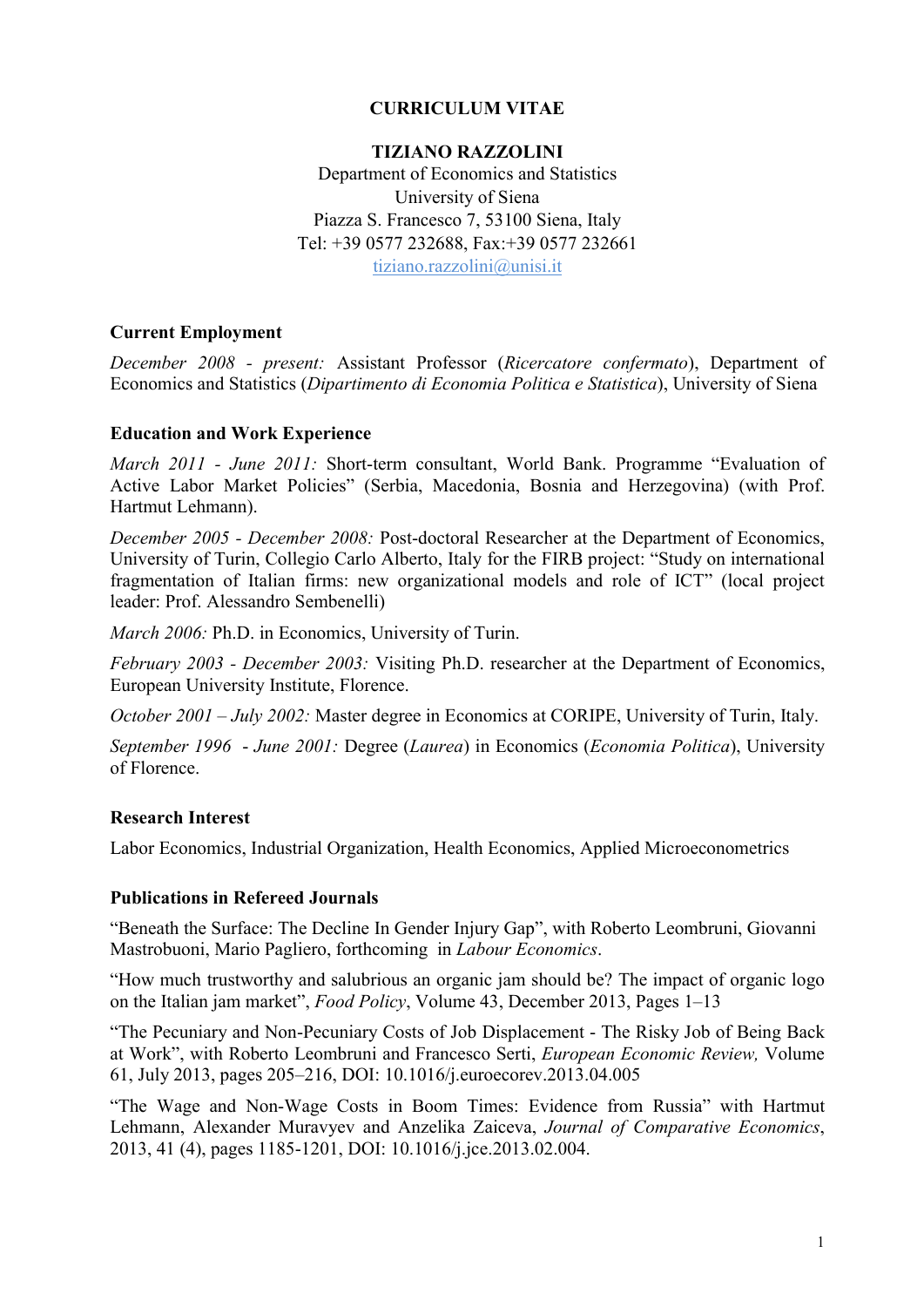"Job Separations and Informality in the Russian Labor Market" with Hartmut Lehmann and Anzelika Zaiceva, *Research in Labor Economics,* 2012, Volume 34, pages 257 - 290*.*

"Export Premia and Subcontracting Discount. Active versus Passive Strategies and Performance in Domestic and Foreign Markets" with Davide Vannoni. *The World Economy*, Volume 34 (6), June 2011, pages 984-1013.

"Study on Labour Supply When Tax Evasion is an Option with Box-Cox Functional Forms and Random Parameters", *Applied Economics,* Volume 42, Issue 28, November 2010 , pages 3669 – 3684.

"A Note on the Estimation of the PD GEV Models", *Applied Economics Letters*, Volume 16, Issue 2, February 2009 , pages 193 – 197.

"Strategie di Export Passivo, Produzione su Commessa e Performance" (in Italian) with Davide Vannoni, *L'Industria,* Numero: 3, luglio-settembre 2009.

## Chapters in Books

"Worker Displacement in Russia and Ukraine: A Comparative Analysis Using Micro Data" with Hartmut Lehmann, Alexander Muravyev, Norberto Pignatti and Anzelika Zaiceva, in: Tilman Brueck and Hartmut Lehmann (Eds.) "*In the Grip of Transition: The Economic and Social Consequences of Restructuring in Russia and Ukraine*", Palgrave MacMillan, 2011.

"Firms' Productivity and Internationalisation Choices: Evidence for a Large Sample of Italian Firms", with Luigi Benfratello, in Piscitello and Grazia Santangelo (Eds.) "*Multinationals and Local Competitiveness*", Franco Angeli, 2009.

#### Working Papers and Work in Progress

"Unemployment Rate at Entry and Occupational Injury Risk of Young Workers" with Roberto Leombruni and Francesco Serti, submitted.

" Does ICT Investment Spur or Hamper Offshoring? Empirical Evidence from Microdata " with Luigi Benfratello and Alessandro Sembenelli. Development Working Papers 276, Centro Studi Luca d'Agliano, University of Milano (2009).

## Teaching Experience

*November 2010-present:* Applied Econometrics for financial intermediation, University of Siena

*January 2009-present:* Econometrics for the Ph.D programme in Economics, University of Siena

*December 2011:* Econometric applications with E-views, Master in Economia e Banca (MEBS), University of Siena.

*April 2009:* Labour Economics, University of Siena

*April 2007:* Game Theory course for the International Ph. D. programme in Institutions, Economics and Law (IEL), University of Turin.

*November 2006:* Gauss tutorial for Prof. Eduardo Rossi for the Master in Finance course, **CORIPE** 

*2005-2007:* Teaching assistant for Prof. Ugo Colombino: Microeconomics I for the Master in Economics course, CORIPE.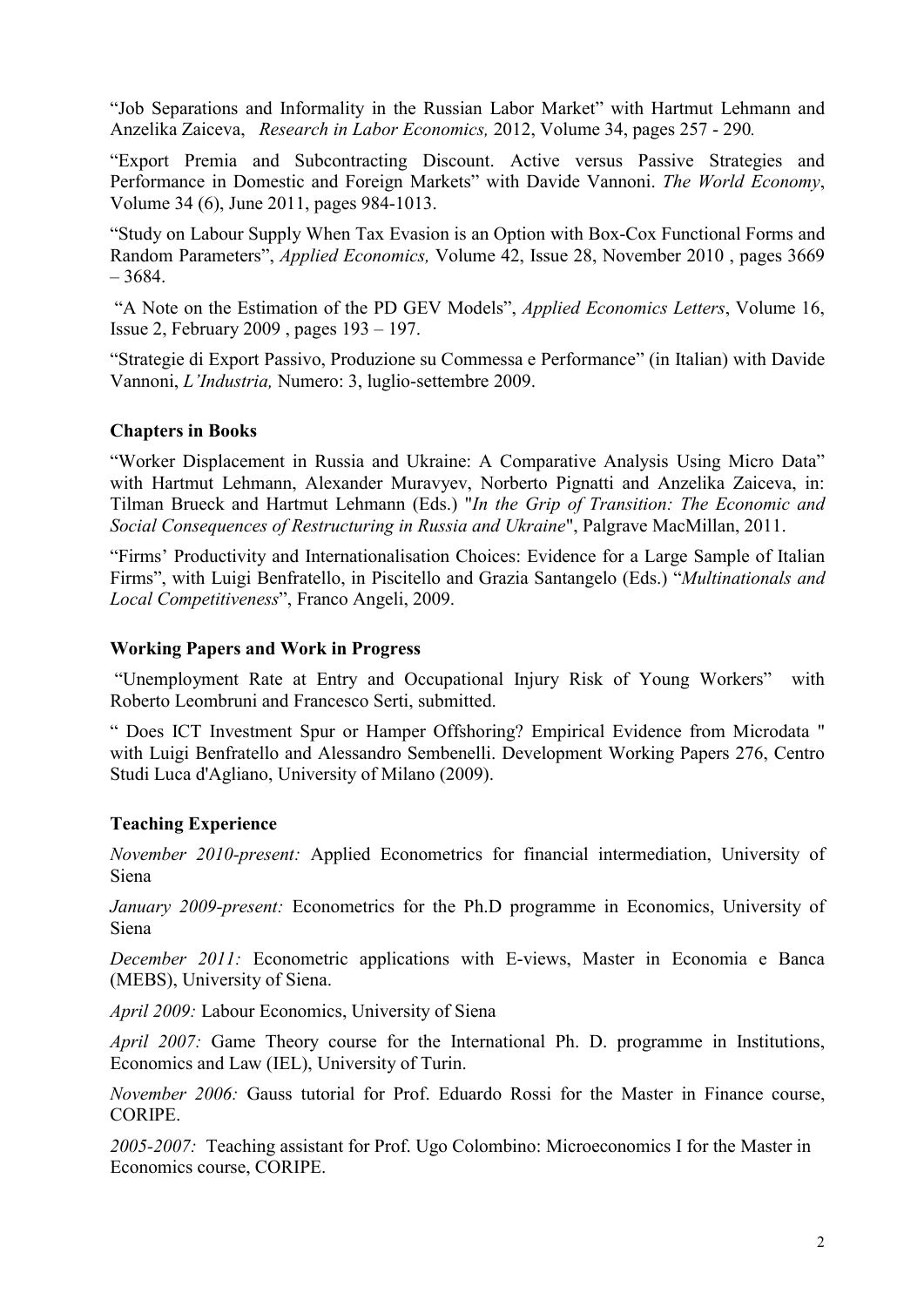*2005 – 2006:* Teaching assistant for the International Ph. D. programme in Institutions, Economics and Law (IEL), University of Turin. Main tasks: exercise classes in Microeconomics, Statistics and Mathematics.

### Scholarships, Awards, Honors

*2012:* Paper "The Costs of Job Loss in Russia" (with Hartmut Lehmann, Alexander Muravyev and Anzelika Zaiceva) is honorably mentioned by the Award Committee of the Russian National Prize for Applied Economics 2012.

*2002-2006:* Fully awarded scholarship for PhD studies at the University of Turin

*2001-2002*: Fully awarded scholarship for Master studies at CORIPE, University of Turin

*June 2001:* Graduation (Laurea) thesis was distinguished for originality by Associazione Villa Favard

## Refereeing

Research in Labor Economics, IZA Journal of Labor & Development

### Conference and Seminar Presentations

*February 2014:* "Unemployment at Entry and Occupation Injury Risk of Young Workers" CSEF. Università degli Studi di Napoli Federico II.

*October 2013:* "Unemployment at Entry and Occupation Injury Risk of Young Workers", Tilburg University

*September 2013:* "Beneath the Surface: The Decline In Gender Injury Gap", 25<sup>th</sup> EALE Conference, Turin.

*May 2013*: "Beneath the Surface: The Decline in Gender Injury Gap", IZA Brown Bag seminar, Bonn.

*March 2013*: "Unemployment at Entry and Occupation Injury Risk of Young Workers", University of Florence.

*September 2012:* "Unemployment at Entry and Occupation Injury Risk of Young Workers", 24th EALE Conference, Bonn.

*June 2011:* discussant at the IZA/World Bank Workshop: Institutions and Informal Employment in Emerging and Transition Economies, IZA, Bonn.

*June 2010*: "The Pecuniary and Non-Pecuniary Costs of Job Displacement. An Evaluation of the Post-Displacement Injury Rate" EALE-SOLE conference, London.

*May 2010:* "The Pecuniary and Non-Pecuniary Costs of Job Displacement. An Evaluation of the Post-Displacement Injury Rate", IZA Brown Bag seminar, Bonn

*September 2009*: "Does ICT Investment Spur or Hamper Offshoring? Empirical Evidence from Microdata" with Luigi Benfratello and Alessandro Sembenelli, XXI ETSG Conference, Rome

*February 2009:* "ICT Investment and Offshoring: Empirical Evidence from Microdata" with Luigi Benfratello and Alessandro Sembenelli, Innovation, Internationalization and Global Labor Markets, Turin, Fondazione Einaudi 26-27 February 2009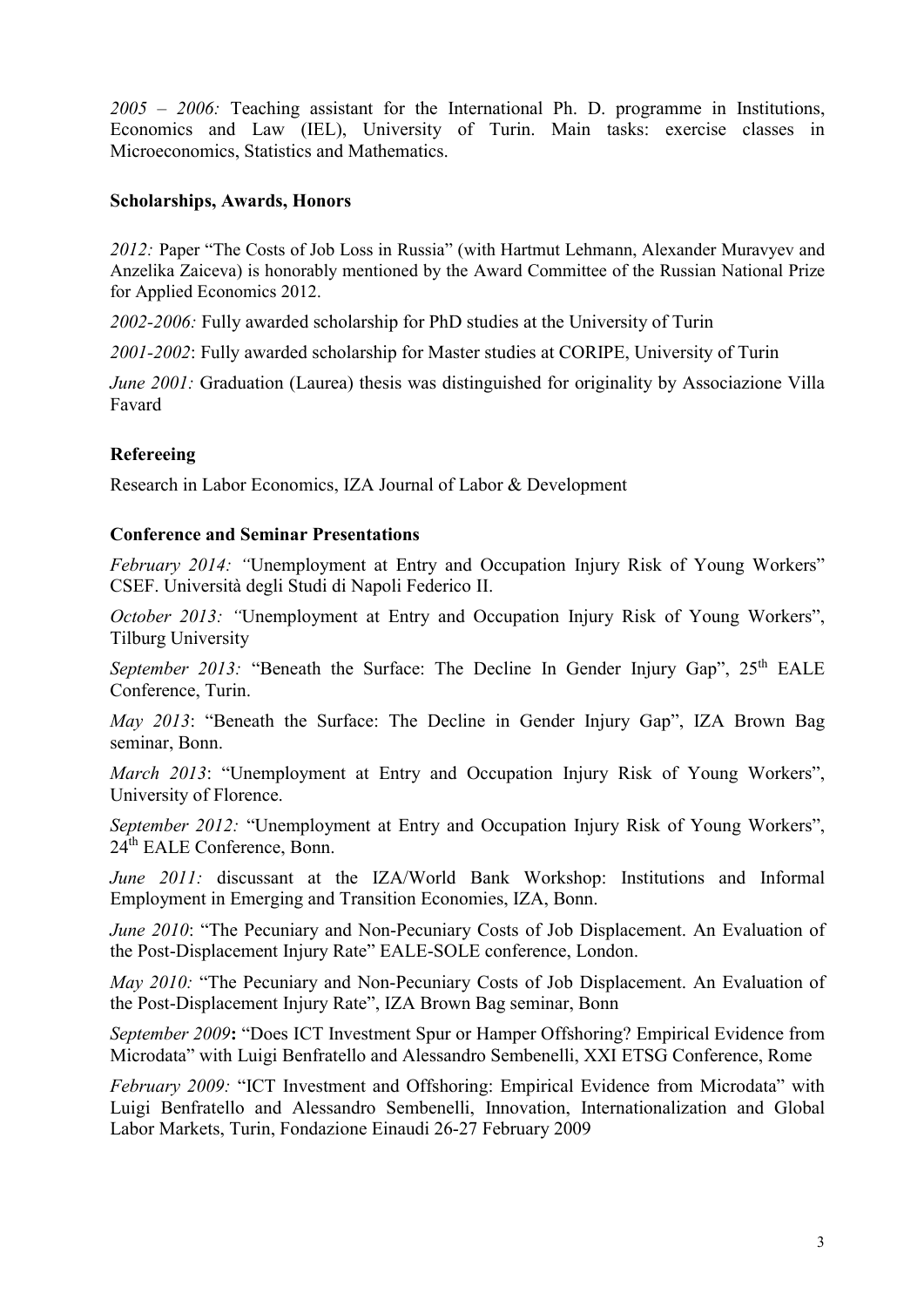*September 2008:* "Export Premia and Sub-Contracting Discount. Passive Strategies and Performance in Domestic and Foreign Markets", with Davide Vannoni , XXXV EARIE Conference, Toulouse, 4-6 September, 2008

*August 2008:* "Export Premia and Sub-Contracting Discount. Passive Strategies and Performance in Domestic and Foreign Markets", with Davide Vannoni, 27th EEA Conference, Milan, 27-31 August 2008

*June 2008*: "Export Premia and Sub-Contracting Discount. Passive Strategies and Performance in Domestic and Foreign Markets", with Davide Vannoni , 15th World Congress of IEA, Istanbul, 25-29 June, 2008

*May 2008:* "Export Premia and Sub-Contracting Discount. Passive Strategies and Performance in Domestic and Foreign Markets", with Davide Vannoni, Workshop on "Importers, exporters, productivity and innovation", Perugia , 15-16 May.

*April 2008:* "Export Premia and Sub-Contracting Discount. Passive Strategies and Performance in Domestic and Foreign Markets", with Davide Vannoni, Seminar at Dipartimento di Economia Politica, University of Siena.

*February 2008:* "Export Premia and Sub-Contracting Discount. Passive Strategies and Performance in Domestic and Foreign Markets", with Davide Vannoni, Workshop "The International Firm. Access to Finance and Organizational Modes", 21-22 February, 2008, Milan.

*September 2007:* "Firms' productivity and internationalization choice: evidence from a large sample of Italian firms", with Luigi Benfratello, 34th EARIE Conference (European Association for Research in Industrial Economics) Valencia.

*February 2007:* "Firms' productivity and internationalization choice: evidence from a large sample of Italian firms", with Luigi Benfratello, at "Incontro di Studio del gruppo CNR su Internazionalizzazione e sistema produttivo italiano". Torino, Accademia delle Scienze.

*January 2007:* "Study on labour supply when tax evasion is an option with Box-Cox functional forms and random parameters". Second Italian Congress of Econometrics and Empirical Economics, Rimini.

*September 2006:* "Firms'productivity and internationalization choice: evidence from a large sample of Italian firms", with Luigi Benfratello. First Workshop "International fragmentation of Italian firms. New organizational models and the role of information technologies", Rome, Capitalia.

*August 2006:* "Is dietetic better than biological? An analysis of Italian jam market" 33th EARIE Conference (European Association for Research in Industrial Economics)

*January 2005:* "The Norwegian market for pharmaceuticals and the non-mandatory reform of 2001: the case of Enalapril". Italian Congress of Econometrics and Empirical Economics (ICEE), Università Ca' Foscari, Venezia

## Participation in Projects

EUROFOUND, European Foundation for the Improvement of Living and Working Conditions: "Secondary analysis of the Fifth European Working Conditions Survey, Lot 5: Health and well being at work" (no. 11-3030-07). Scientific role: Investigator.

## Others Skills

*Languages:* Italian (native), English (fluent)